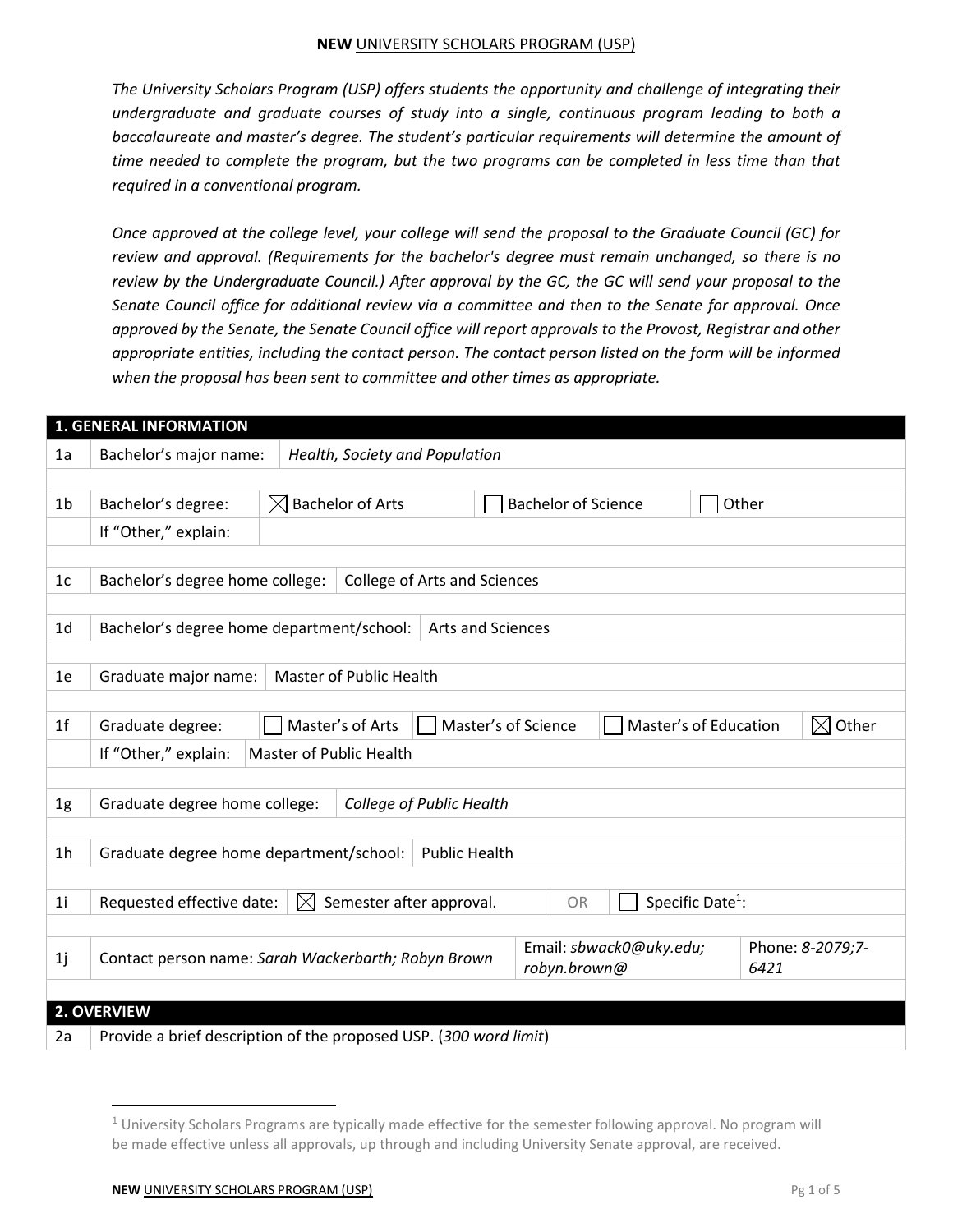|                | The College of Public Health offers a Master of Public Health (MPH) degree that allows students to concentrate in<br>one of four areas: Enivormental Health, Epidemiology, Health Behavior, or Health System Policy Analytics. The<br>College of Arts and Sciences offers a Bachelor of Arts in Health, Society and Population degree.                                                                                                                                                                                                                                                                                                                                                                                                                                   |                 |                 |
|----------------|--------------------------------------------------------------------------------------------------------------------------------------------------------------------------------------------------------------------------------------------------------------------------------------------------------------------------------------------------------------------------------------------------------------------------------------------------------------------------------------------------------------------------------------------------------------------------------------------------------------------------------------------------------------------------------------------------------------------------------------------------------------------------|-----------------|-----------------|
|                | The Colleges propose to establish a University Scholars Program to support marticulation from the Bachelor of<br>Arts in Health, Society and Population (HSP) program into the Master of Public Health program. This will provide a<br>formal path for HSP students to begin graduate study.                                                                                                                                                                                                                                                                                                                                                                                                                                                                             |                 |                 |
|                | An applicant to the University Scholars Program will be a Health, Society and Population major and will apply at<br>the end of his/her junior year. Applicants should have completed at least 90 credit hours of work towards the<br>bachelor's degree, or be eligible for senior standing in the semester they are admitted to the MPH program. The<br>applicants undergraduate grade point average must be at least a 3.5 in the major and 3.2 overall. Applicants must<br>submit both a Graduate School application and a University Scholars application form. Applicants will need to<br>meet the minimum requirements of the Graduate School.                                                                                                                      |                 |                 |
|                | This program will likely yield an increase in the number of students who choose to pursue an MPH at the<br>University of Kentucky. There will be a significant savings of time as students will be able to complete their<br>Master's degree in one year of study past the completion of a BA. Students who earn a MPH in this program will<br>be well-positioned to enter the workforce or to continue training in public health, medicine, or pharmacy at the<br>University of Kentucky or other institutions.                                                                                                                                                                                                                                                         |                 |                 |
| 2 <sub>b</sub> | Explain the need (e.g. market demand). (300 word limit)                                                                                                                                                                                                                                                                                                                                                                                                                                                                                                                                                                                                                                                                                                                  |                 |                 |
|                | The US Bureau of Labor Statistics projects an increase in demand for professions typically sought by those earning<br>an MPH degree such as epidemiologist (8.8%), environmental specialist (11.8%), community health worker (18.1%),<br>health services manager (20.5%), and occupational health and safety specialist (8.1%). Many positions in the<br>public health sector require a graduate degree. A recent survey from the Association of Schools & Programs of<br>Public Health (ASPPH) found that approximately 50% of programs have, or are currently developing, a Scholars-<br>type program to transition undergraduate students into MPH degree programs. We estimate five students will<br>apply for the HSP to MPH University Scholars Program each year. |                 |                 |
| 2c             | Describe the target audience. (150 word limit)                                                                                                                                                                                                                                                                                                                                                                                                                                                                                                                                                                                                                                                                                                                           |                 |                 |
|                | This University Scholars Program is intended to serve high-achieving Health, Society and Population undergraduate<br>students who may have already entered UK with credit for prior learning, and who know at an early on in their<br>undergraduate career that they are interested in pursuing graduate work in Public Health.                                                                                                                                                                                                                                                                                                                                                                                                                                          |                 |                 |
|                |                                                                                                                                                                                                                                                                                                                                                                                                                                                                                                                                                                                                                                                                                                                                                                          |                 |                 |
|                | 3. Basic Requirements                                                                                                                                                                                                                                                                                                                                                                                                                                                                                                                                                                                                                                                                                                                                                    |                 |                 |
| За             | Check to confirm that the USP is open to undergraduates with senior standing who have completed at least 90<br>IXI<br>hours of course work.                                                                                                                                                                                                                                                                                                                                                                                                                                                                                                                                                                                                                              |                 |                 |
| 3b             | Undergraduates must have satisfied all UK Core requirements prior to applying.                                                                                                                                                                                                                                                                                                                                                                                                                                                                                                                                                                                                                                                                                           | Yes $\boxtimes$ | No <sub>1</sub> |
|                | If "No," explain. (150 word limit)                                                                                                                                                                                                                                                                                                                                                                                                                                                                                                                                                                                                                                                                                                                                       |                 |                 |
|                |                                                                                                                                                                                                                                                                                                                                                                                                                                                                                                                                                                                                                                                                                                                                                                          |                 |                 |
|                |                                                                                                                                                                                                                                                                                                                                                                                                                                                                                                                                                                                                                                                                                                                                                                          |                 |                 |
| 3c             | Application to the USP is at the end of the student's junior year.                                                                                                                                                                                                                                                                                                                                                                                                                                                                                                                                                                                                                                                                                                       | Yes $\boxtimes$ | No              |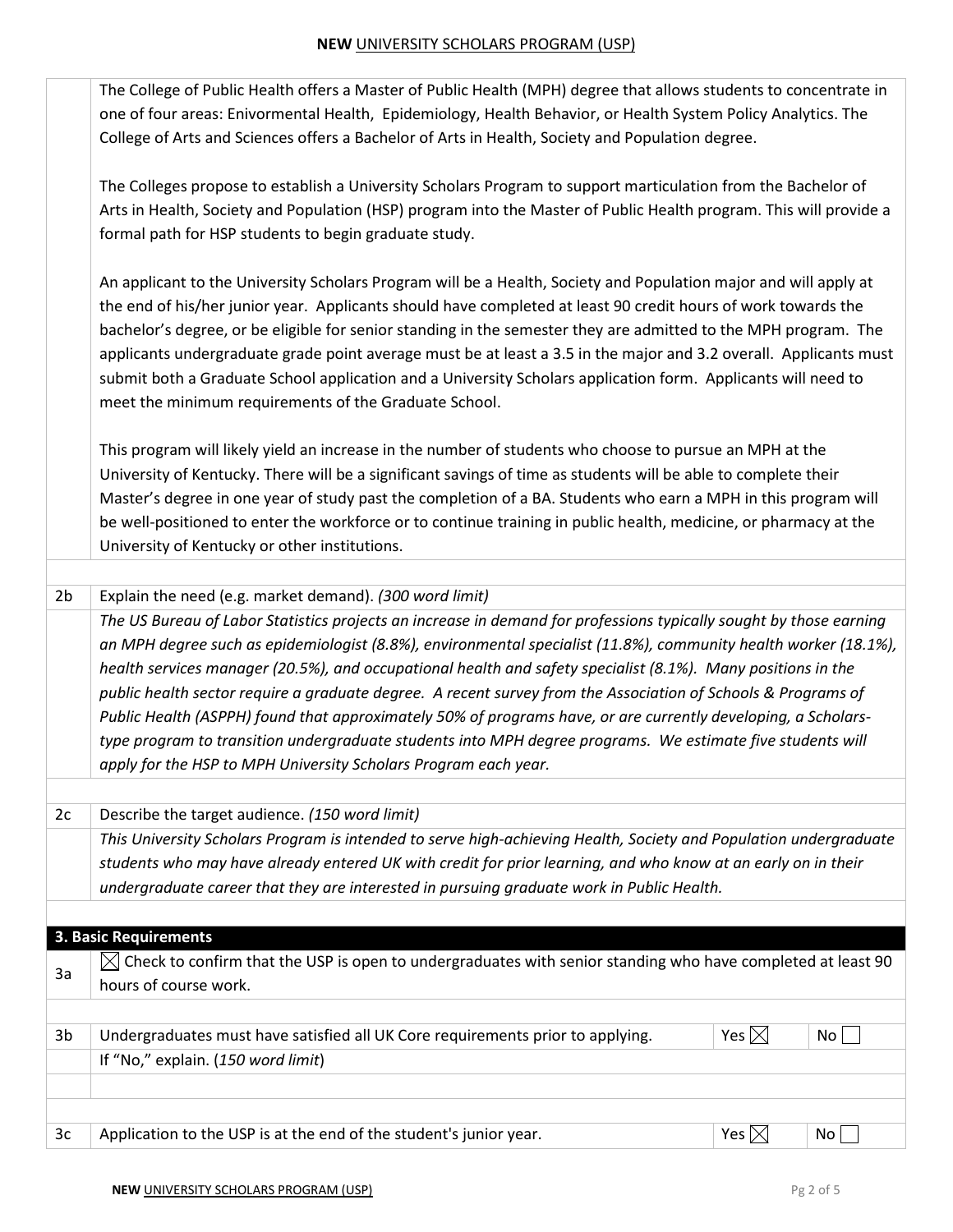#### **NEW** UNIVERSITY SCHOLARS PROGRAM (USP)

|                                                                                                                                                       |                                                                                                                                                                                                                                                                       | If "No," explain. (150 word limit)       |                   |                   |                          |  |  |  |
|-------------------------------------------------------------------------------------------------------------------------------------------------------|-----------------------------------------------------------------------------------------------------------------------------------------------------------------------------------------------------------------------------------------------------------------------|------------------------------------------|-------------------|-------------------|--------------------------|--|--|--|
|                                                                                                                                                       |                                                                                                                                                                                                                                                                       |                                          |                   |                   |                          |  |  |  |
| 3d                                                                                                                                                    | For admission to the USP, the undergraduate GPA is greater than or equal to 3.5 in the<br>Yes $\boxtimes$<br>No<br>student's major (including cross-listed courses) and 3.2 overall.<br>If "No," explain. (150 word limit)                                            |                                          |                   |                   |                          |  |  |  |
|                                                                                                                                                       |                                                                                                                                                                                                                                                                       |                                          |                   |                   |                          |  |  |  |
| 3e                                                                                                                                                    | $\boxtimes$ Check box to confirm that application to the program will follow the current procedures for application to the<br>Graduate School, subject to the conditions in questions 3a through 3d, above.                                                           |                                          |                   |                   |                          |  |  |  |
| 3f                                                                                                                                                    | $\boxtimes$ Check box to confirm that the USP is designed so that students will not take more than 16 credit hours per<br>semester. (Permission to exceed that number is subject to approval by the Director of Graduate Studies and Dean<br>of the Graduate School.) |                                          |                   |                   |                          |  |  |  |
|                                                                                                                                                       |                                                                                                                                                                                                                                                                       | <b>4. Specific Course Requirements</b>   |                   |                   |                          |  |  |  |
| 4a                                                                                                                                                    | Up to twelve (12) credit hours from the bachelor's degree may be used towards the graduate degree. How many<br>credits from the undergraduate degree will count towards the graduate degree?<br>12                                                                    |                                          |                   |                   |                          |  |  |  |
| 4b                                                                                                                                                    | List below the 400G- and 500-level courses in the bachelor's degree that will count towards the graduate degree.<br>The student must be graded as a graduate student in the courses listed below for the course(s) to count towards<br>the graduate degree.           |                                          |                   |                   |                          |  |  |  |
| Prefix &<br><b>Course Title</b><br>Number                                                                                                             |                                                                                                                                                                                                                                                                       |                                          |                   | <b>Credit Hrs</b> |                          |  |  |  |
|                                                                                                                                                       |                                                                                                                                                                                                                                                                       |                                          |                   |                   |                          |  |  |  |
|                                                                                                                                                       |                                                                                                                                                                                                                                                                       | TOTAL NUMBER OF CREDIT HOURS:            |                   |                   |                          |  |  |  |
| Does the USP involve prerequisite courses <sup>2</sup> or concurrent enrollment <sup>3</sup> in certain<br>No $\boxtimes$<br>Yes  <br>4a.<br>courses? |                                                                                                                                                                                                                                                                       |                                          |                   |                   |                          |  |  |  |
|                                                                                                                                                       |                                                                                                                                                                                                                                                                       | If "Yes," please list the courses below. |                   |                   |                          |  |  |  |
| Prefix &<br>Number                                                                                                                                    |                                                                                                                                                                                                                                                                       | <b>Course Title</b>                      | <b>Credit Hrs</b> |                   | Course Type <sup>4</sup> |  |  |  |

<sup>&</sup>lt;sup>2</sup> Prerequisite courses are completed prior to initiation of the USP, i.e. at the undergraduate level.

<sup>&</sup>lt;sup>3</sup> Concurrent enrollment courses are in progress, i.e. in which the student is be currently enrolled.

<sup>&</sup>lt;sup>4</sup> Use the drop-down list to indicate if the course is a prerequisite or may be taken currently.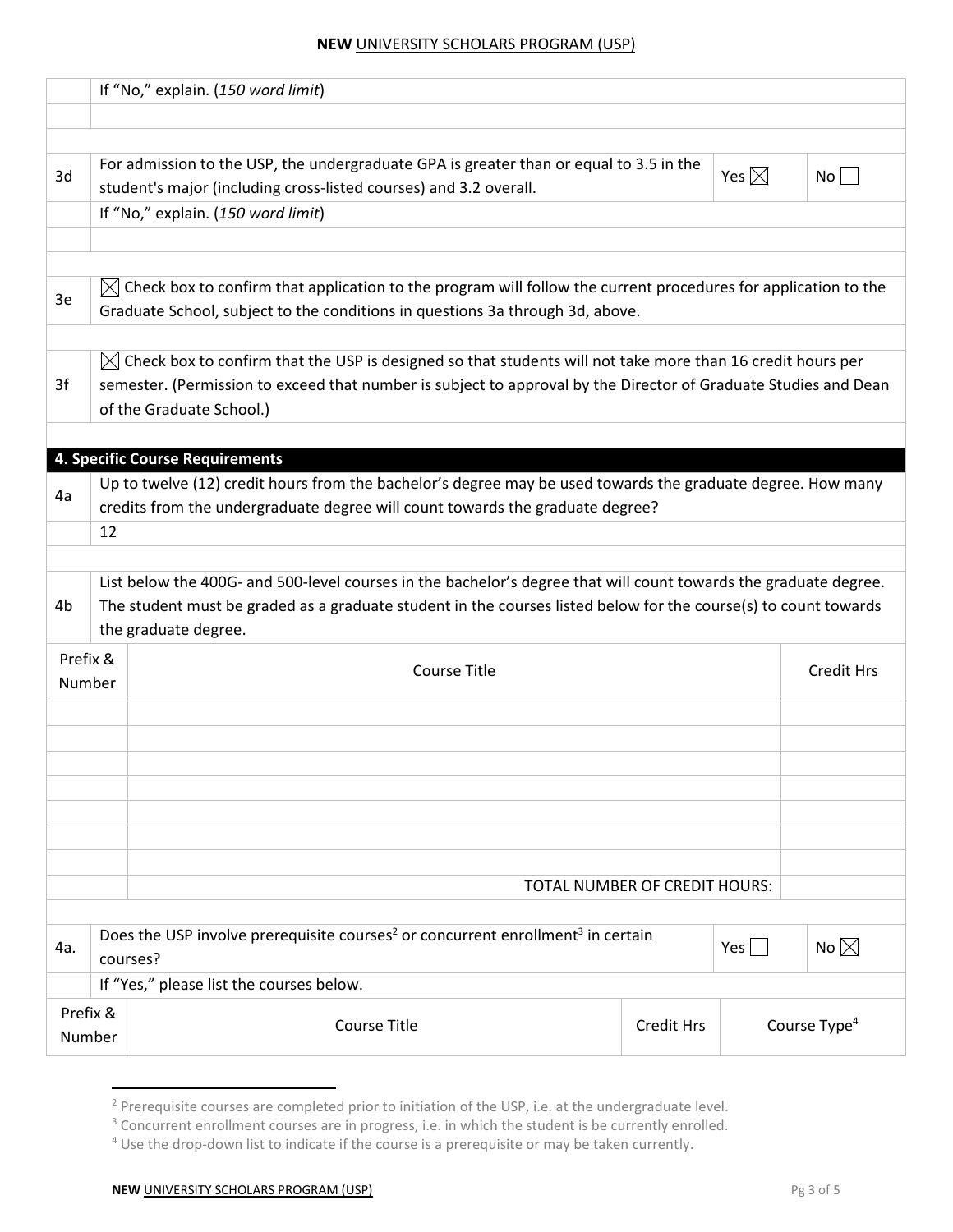| 6a | <b>6. MISCELLANEOUS</b><br>7. APPROVALS/REVIEWS<br><b>Reviewing Group</b>                                                                                                                                                                                                                                                                              | Date                                                                             | Is there anything else about the proposed USP that should be mentioned? (150 word limit)<br>Document steps in the approval process below.<br><b>Contact Person Name/Phone/Email</b>                                    |  |  |  |  |  |
|----|--------------------------------------------------------------------------------------------------------------------------------------------------------------------------------------------------------------------------------------------------------------------------------------------------------------------------------------------------------|----------------------------------------------------------------------------------|------------------------------------------------------------------------------------------------------------------------------------------------------------------------------------------------------------------------|--|--|--|--|--|
|    |                                                                                                                                                                                                                                                                                                                                                        |                                                                                  |                                                                                                                                                                                                                        |  |  |  |  |  |
|    |                                                                                                                                                                                                                                                                                                                                                        |                                                                                  |                                                                                                                                                                                                                        |  |  |  |  |  |
|    |                                                                                                                                                                                                                                                                                                                                                        |                                                                                  |                                                                                                                                                                                                                        |  |  |  |  |  |
|    |                                                                                                                                                                                                                                                                                                                                                        |                                                                                  |                                                                                                                                                                                                                        |  |  |  |  |  |
|    |                                                                                                                                                                                                                                                                                                                                                        |                                                                                  |                                                                                                                                                                                                                        |  |  |  |  |  |
|    |                                                                                                                                                                                                                                                                                                                                                        |                                                                                  |                                                                                                                                                                                                                        |  |  |  |  |  |
|    |                                                                                                                                                                                                                                                                                                                                                        | graduation. This information will be gathered from the exit survey of graduates. |                                                                                                                                                                                                                        |  |  |  |  |  |
|    |                                                                                                                                                                                                                                                                                                                                                        |                                                                                  | entering advanced professional degree programs or obtaining public health oriented employment after                                                                                                                    |  |  |  |  |  |
|    |                                                                                                                                                                                                                                                                                                                                                        |                                                                                  | entering the Scholars program. Further indications of success will be based on deterining the number of students                                                                                                       |  |  |  |  |  |
|    |                                                                                                                                                                                                                                                                                                                                                        |                                                                                  | each cohort determined by the percentage of students completing both the HSP and MPH within two years of                                                                                                               |  |  |  |  |  |
|    |                                                                                                                                                                                                                                                                                                                                                        |                                                                                  | The primary method for determining the success of the University Scholars Progam will be the graduation rates of                                                                                                       |  |  |  |  |  |
| 5b | failure. (250 word limit)                                                                                                                                                                                                                                                                                                                              |                                                                                  | Describe evaluation procedures for the proposed USP. Include how to determine whether the USP is a success or a                                                                                                        |  |  |  |  |  |
|    |                                                                                                                                                                                                                                                                                                                                                        |                                                                                  |                                                                                                                                                                                                                        |  |  |  |  |  |
|    | admitted, the student will be advised by the DGS regarding the Master of Public Health curriculum, and also by<br>his/her undergraduate advisor to ensure that requirements for the BA degree are met. The DGS and DUS will<br>review undergraduate, USP, and graduate retention data periodically and share information annually with the<br>faculty. |                                                                                  |                                                                                                                                                                                                                        |  |  |  |  |  |
|    |                                                                                                                                                                                                                                                                                                                                                        |                                                                                  | applications will be reviewed by the College of Public Health's Admissions & Student Affairs Committee. Once                                                                                                           |  |  |  |  |  |
|    |                                                                                                                                                                                                                                                                                                                                                        |                                                                                  | of Public Health program in consultation with the Director of Undergraduate Studies in Health, Society and<br>Population. Students interested in applying to the USP should confer with the DGS prior to applying. The |  |  |  |  |  |
|    |                                                                                                                                                                                                                                                                                                                                                        |                                                                                  | This University Scholars Program will be administered primarily by the Director of Graduate Studies for the Master                                                                                                     |  |  |  |  |  |
|    | word limit)                                                                                                                                                                                                                                                                                                                                            |                                                                                  |                                                                                                                                                                                                                        |  |  |  |  |  |
| 5a |                                                                                                                                                                                                                                                                                                                                                        |                                                                                  | Describe how the proposed USP will be administered, including admissions, student advising, retention, etc. (150                                                                                                       |  |  |  |  |  |
|    | 5. ADMINISTRATION AND ASSESSMENT                                                                                                                                                                                                                                                                                                                       |                                                                                  |                                                                                                                                                                                                                        |  |  |  |  |  |
|    |                                                                                                                                                                                                                                                                                                                                                        |                                                                                  |                                                                                                                                                                                                                        |  |  |  |  |  |
| 4b |                                                                                                                                                                                                                                                                                                                                                        |                                                                                  | Provide the Bulletin language for prerequisite or concurrent enrollment courses.                                                                                                                                       |  |  |  |  |  |
|    |                                                                                                                                                                                                                                                                                                                                                        |                                                                                  |                                                                                                                                                                                                                        |  |  |  |  |  |
|    |                                                                                                                                                                                                                                                                                                                                                        |                                                                                  | Select one                                                                                                                                                                                                             |  |  |  |  |  |
|    |                                                                                                                                                                                                                                                                                                                                                        |                                                                                  | Select one                                                                                                                                                                                                             |  |  |  |  |  |
|    |                                                                                                                                                                                                                                                                                                                                                        |                                                                                  | Select one                                                                                                                                                                                                             |  |  |  |  |  |
|    |                                                                                                                                                                                                                                                                                                                                                        |                                                                                  | Select one                                                                                                                                                                                                             |  |  |  |  |  |
|    |                                                                                                                                                                                                                                                                                                                                                        |                                                                                  | Select one                                                                                                                                                                                                             |  |  |  |  |  |
|    |                                                                                                                                                                                                                                                                                                                                                        |                                                                                  | Select one                                                                                                                                                                                                             |  |  |  |  |  |
|    |                                                                                                                                                                                                                                                                                                                                                        |                                                                                  | Select one                                                                                                                                                                                                             |  |  |  |  |  |
|    |                                                                                                                                                                                                                                                                                                                                                        |                                                                                  | Select one                                                                                                                                                                                                             |  |  |  |  |  |
|    |                                                                                                                                                                                                                                                                                                                                                        |                                                                                  | Select one                                                                                                                                                                                                             |  |  |  |  |  |
|    |                                                                                                                                                                                                                                                                                                                                                        |                                                                                  | Select one                                                                                                                                                                                                             |  |  |  |  |  |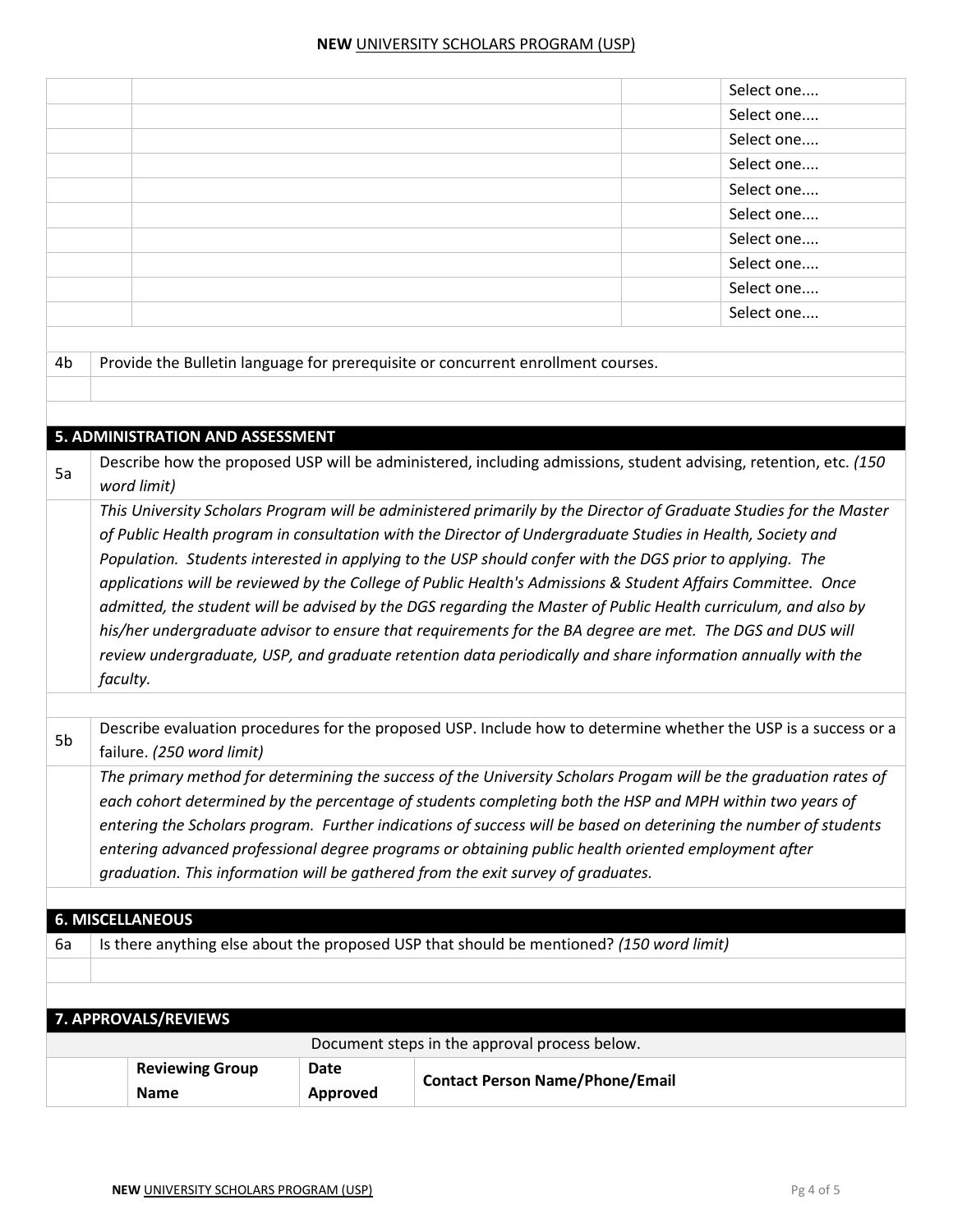#### **NEW** UNIVERSITY SCHOLARS PROGRAM (USP)

|    | (Within College) In addition to the information below, attach documentation of department and college approval. |                                      |  |                      |                            |  |  |
|----|-----------------------------------------------------------------------------------------------------------------|--------------------------------------|--|----------------------|----------------------------|--|--|
| 7a | This typically takes the form of meeting minutes but may also be an email from the unit heads reporting         |                                      |  |                      |                            |  |  |
|    |                                                                                                                 | department- and college-level votes. |  |                      |                            |  |  |
|    | <b>CPH Academic Affairs</b><br>& Assessment                                                                     |                                      |  |                      |                            |  |  |
|    | <b>CPH Faculty Council</b>                                                                                      |                                      |  |                      |                            |  |  |
|    |                                                                                                                 |                                      |  |                      |                            |  |  |
|    |                                                                                                                 |                                      |  |                      |                            |  |  |
| 7b | (Collaborating and/or Affected Units)                                                                           |                                      |  |                      |                            |  |  |
|    | Undergraduate<br>Council                                                                                        |                                      |  |                      |                            |  |  |
|    | Graduate Council                                                                                                | 5/11/2020                            |  |                      | Roshan Nikou               |  |  |
|    |                                                                                                                 |                                      |  |                      |                            |  |  |
|    | Senate Council<br>Approval                                                                                      |                                      |  |                      |                            |  |  |
|    |                                                                                                                 |                                      |  |                      |                            |  |  |
| 7c | (Senate's Academic Councils)                                                                                    |                                      |  | <b>Date Approved</b> | <b>Contact Person Name</b> |  |  |
|    | Health Care Colleges Council (if applicable)                                                                    |                                      |  |                      |                            |  |  |
|    | <b>Graduate Council</b>                                                                                         |                                      |  |                      |                            |  |  |
|    |                                                                                                                 |                                      |  |                      |                            |  |  |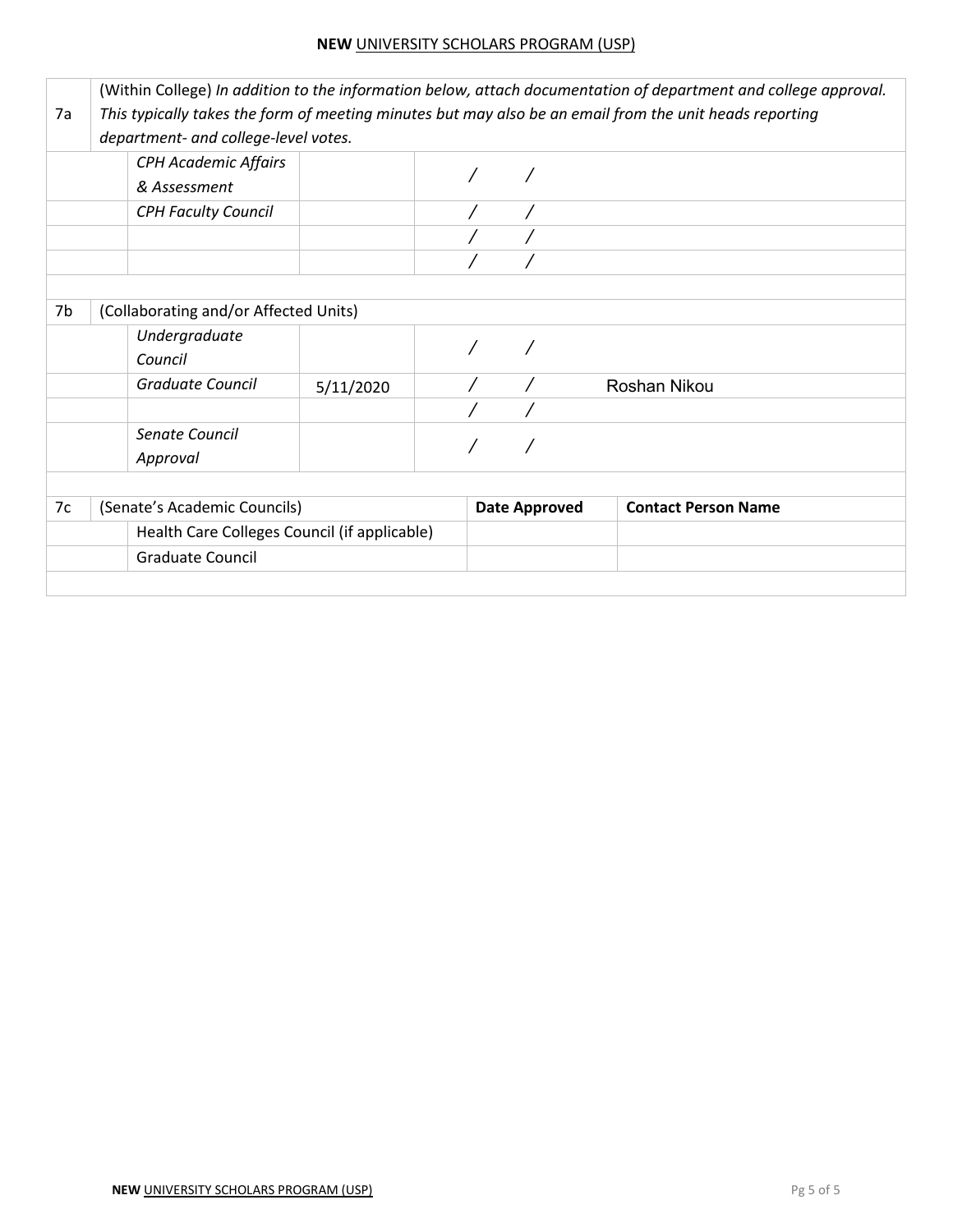

## **Bachelor in Arts in Health, Society and Population to Master of Public Health: Environmental Health Concentration —PROPOSED CURRICULUM**

| <b>YEAR 1</b>                                                                                                                                                                                                                                                                                          |                                                                                                                                                                                                                                                   |  |  |  |
|--------------------------------------------------------------------------------------------------------------------------------------------------------------------------------------------------------------------------------------------------------------------------------------------------------|---------------------------------------------------------------------------------------------------------------------------------------------------------------------------------------------------------------------------------------------------|--|--|--|
| <b>FALL</b><br>UK Core CC1-CIS/WRD 110 Composition & Comm I (3)<br>Foreign language 101 (4)<br>UK Core QFO--MA 111 Intro to Contemporary Math (4)<br>Free Elective (3)<br>UK 101 (1)<br><b>Total Credits: 15</b>                                                                                       | <b>SPRING</b><br>UK Core CC2-CIS/WRD 111 Composition & Comm II (3)<br>Foreign language 102 (4)<br>HSP 255 (3)<br>UK Core SIR-BST 230 Statistical Thinking for Pop Health (3)<br>UK Core CCC-GRN 250 Aging in Today's World (3)                    |  |  |  |
|                                                                                                                                                                                                                                                                                                        | <b>YEAR 2</b>                                                                                                                                                                                                                                     |  |  |  |
| <b>FALL</b><br>Foreign language 201 (4)<br>UK Core NPM-BIO 103 Basic Ideas of Biology (or higher) (3)<br>UK Core HUM (3)<br>UK Core SSC + A&S Lab - PSY 100 (4)<br>Free Elective (3)<br><b>Total Credits: 17</b>                                                                                       | <b>SPRING</b><br>Foreign language 202 (4)<br>UK Core ACR (3)<br>A&S NS (3)<br>WRD 205 (3)<br><b>A&amp;S HUM (3)</b><br><b>Total Credits: 16</b>                                                                                                   |  |  |  |
|                                                                                                                                                                                                                                                                                                        | <b>YEAR 3- apply to MPH program in Spring</b>                                                                                                                                                                                                     |  |  |  |
| <b>FALL</b><br>A&S HUM (3)<br>HSP Soc Sci Course I (3)<br>HSP Hlth Prf Course I -CPH 201 Intro to Public Health (3)<br>A&S NS (3)                                                                                                                                                                      | <b>SPRING</b><br>HSP Stats (3)<br>HSP Soc Sci Course II (3)<br>HSP Society and Health Course I (3)<br>CPH 310 Disease Detectives, Epi in Action/HSP Hlth Prf Course II (3)                                                                        |  |  |  |
| UK Core GDY (3)<br><b>Total Credits: 15</b>                                                                                                                                                                                                                                                            | Free Elective (3)<br><b>Total Credits: 15</b>                                                                                                                                                                                                     |  |  |  |
|                                                                                                                                                                                                                                                                                                        | <b>YEAR 4</b>                                                                                                                                                                                                                                     |  |  |  |
| <b>FALL</b><br>HSP Society & Health Course II (3)<br>HSP Society & Health Course III (3)<br>HSP Society & Health Course III (3)<br>CPH 601 Occupational and Environmental Health I (3)<br>CPH 605 Epidemiology (3)<br>CPH 663 Foundations of Public Health (1)<br><b>Total Credits: 16</b>             | <b>SPRING</b><br>HSP 499 (GCCR) (3)<br>HSP Society & Health Course IV (3)<br>Free Elective (3)<br>CPH 603 Data Analysis (3)<br>CPH 620 Occupational and Environmental Health II (3)<br><b>Total Credits: 15</b>                                   |  |  |  |
|                                                                                                                                                                                                                                                                                                        | <b>Summer (MPH)</b>                                                                                                                                                                                                                               |  |  |  |
| CPH 609 Public Health Practicum                                                                                                                                                                                                                                                                        | Total Credits: 3                                                                                                                                                                                                                                  |  |  |  |
|                                                                                                                                                                                                                                                                                                        | <b>YEAR 5 (MPH)</b>                                                                                                                                                                                                                               |  |  |  |
| <b>FALL-MPH</b><br>CPH 643 Measuring Health Behavior: Quantitative &<br>Qualitative Approaches (3)<br>CPH 650 Public Health Systems Administration (3)<br>CPH 622 Toxic Agents and their Implications for Public Health (3)<br>MPH-EH Concentration Elective (3)<br>CPH 608 Public Health Capstone (3) | <b>SPRING-MPH</b><br>CPH 672 Evidence-Based Public Health Planning and Practice (3)<br>CPH 621 Understanding and Communicating Environmental<br>Health Risks (3)<br>MPH-EH Concentration Elective (3)<br><b>MPH-EH Concentration Elective (3)</b> |  |  |  |
| <b>Total Credits: 15</b>                                                                                                                                                                                                                                                                               | <b>Total Credits: 12</b>                                                                                                                                                                                                                          |  |  |  |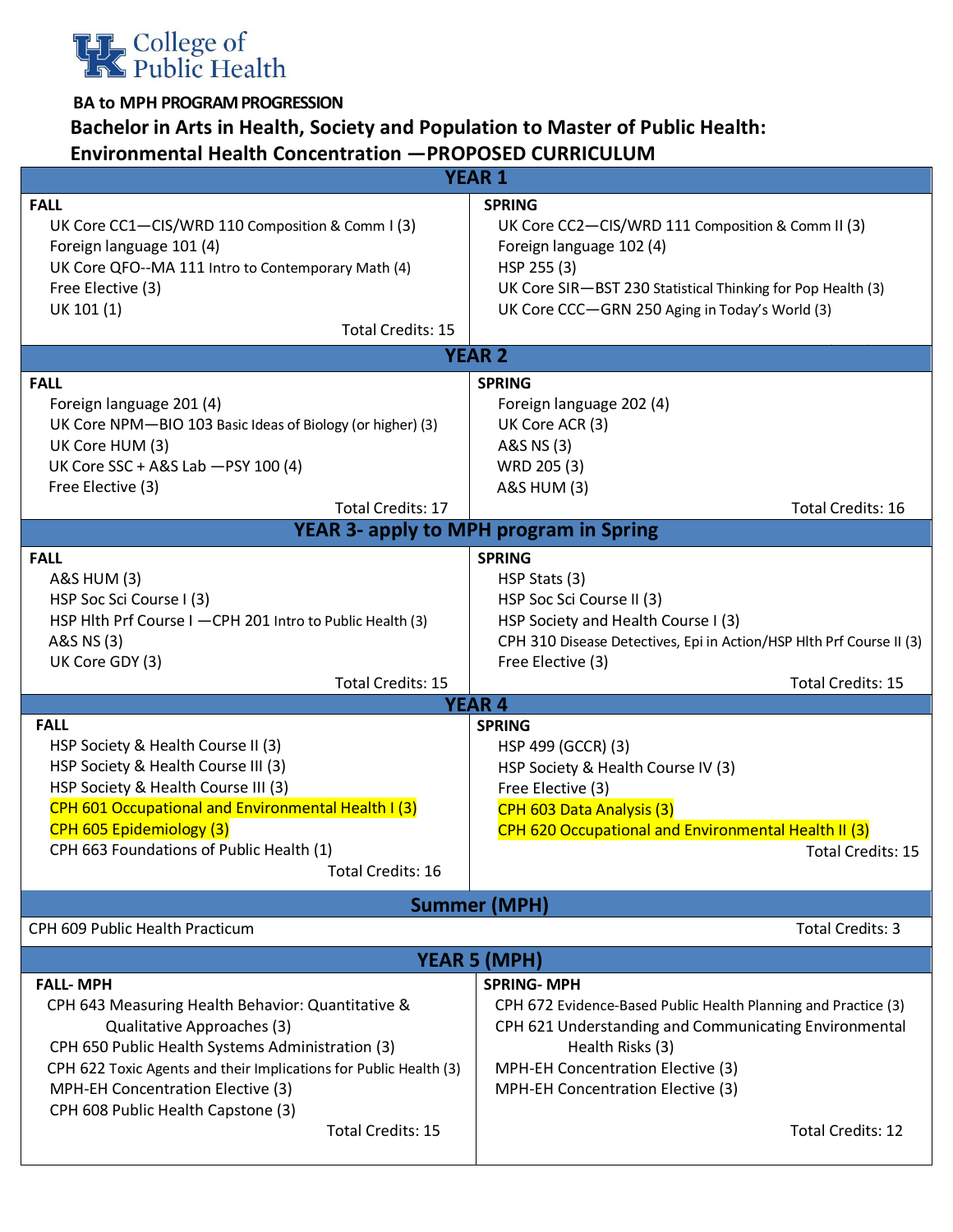

## **Bachelor in Arts in Health, Society and Population to Master of Public Health: Epidemiology Concentration —PROPOSED CURRICULUM**

|                                                                                                                                                                                                                                                                                                        | <b>YEAR 1</b>                                                                                                                                                                                                                                                                                                         |
|--------------------------------------------------------------------------------------------------------------------------------------------------------------------------------------------------------------------------------------------------------------------------------------------------------|-----------------------------------------------------------------------------------------------------------------------------------------------------------------------------------------------------------------------------------------------------------------------------------------------------------------------|
| <b>FALL</b><br>UK Core CC1-CIS/WRD 110 Composition & Communication I<br>Foreign language 101<br>UK Core QFO--MA 111 Intro to Contemporary Mathematics<br><b>Free Elective</b><br><b>UK 101</b><br><b>Total Credits: 15</b>                                                                             | <b>SPRING</b><br>UK Core CC2-CIS/WRD 111 Composition & Comm II<br>Foreign language 102<br><b>HSP 255</b><br>UK Core SIR-BST 230 Statistical Thinking for Pop Health<br>UK Core CCC-GRN 250 Aging in Today's World                                                                                                     |
|                                                                                                                                                                                                                                                                                                        | <b>YEAR 2</b>                                                                                                                                                                                                                                                                                                         |
| <b>FALL</b><br>Foreign language 201<br>UK Core NPM-BIO 103 Basic Ideas of Biology (or higher level)<br><b>UK Core HUM</b><br>UK Core SSC + A&S Lab - PSY 100<br><b>Free Elective</b><br><b>Total Credits: 15</b>                                                                                       | <b>SPRING</b><br>Foreign language 202<br><b>UK Core ACR</b><br>A&S NS<br><b>WRD 205</b><br>A&S HUM<br><b>Total Credits: 15</b>                                                                                                                                                                                        |
|                                                                                                                                                                                                                                                                                                        | <b>YEAR 3- apply to MPH program in Spring</b>                                                                                                                                                                                                                                                                         |
| <b>FALL</b><br>A&S HUM<br><b>HSP Soc Sci Course I</b><br>HSP Hith Prf Course I -CPH 201 Introduction to Public Health<br>A&S NS<br><b>UK Core GDY</b><br><b>Total Credits: 15</b>                                                                                                                      | <b>SPRING</b><br><b>HSP Stats</b><br><b>HSP Soc Sci Course II</b><br>HSP Society and Health Course I<br>CPH 310 Disease Detectives, Epidemiology in Action<br><b>Free Elective</b><br><b>Total Credits: 15</b>                                                                                                        |
| <b>FALL</b>                                                                                                                                                                                                                                                                                            | <b>YEAR 4</b><br><b>SPRING</b>                                                                                                                                                                                                                                                                                        |
| HSP Hlth Prof Course II (3)<br>HSP Society & Health Course II (3)<br>HSP Society & Health Course III (3)<br>CPH 643 Measuring Health Behavior: Quantitative &<br><b>Qualitative Approaches (3)</b><br>CPH 605 Epidemiology (3)<br>CPH 663 Foundations of Public Health (1)<br><b>Total Credits: 16</b> | HSP 499 (GCCR) (3)<br>HSP Society & Health Course IV (3)<br>Free Elective (3)<br>CPH 603 Data Analysis (3)<br>CPH 712 Advanced Epidemiology (3)<br><b>Total Credits: 15</b>                                                                                                                                           |
|                                                                                                                                                                                                                                                                                                        | <b>Summer (MPH)</b>                                                                                                                                                                                                                                                                                                   |
| CPH 609 Public Health Practicum (3)                                                                                                                                                                                                                                                                    | <b>Total Credits: 3</b>                                                                                                                                                                                                                                                                                               |
|                                                                                                                                                                                                                                                                                                        | <b>YEAR 5 (MPH)</b>                                                                                                                                                                                                                                                                                                   |
| <b>FALL-MPH</b><br>CPH 650 Public Health Systems Administration (3)<br>CPH 660 Disease Mapping & Data Visualization (3)<br>CPH 615 Cancer Epidemiology (3) or CPH 711 Chronic<br>Disease Epidemiology (3)<br>CPH 608 Public Health Capstone (3)<br><b>Total Credits: 12</b>                            | <b>SPRING-MPH</b><br>CPH 672 Evidence-Based Public Health Planning & Practice (3)<br>CPH 621 Understanding and Communicating Environmental<br>Health Risks (3)<br>CPH 612 Infectious Disease Epidemiology (3)<br>MPH-EPI Concentration Elective (3)<br><b>MPH-EPI Concentration Elective (3)</b><br>Total Credits: 15 |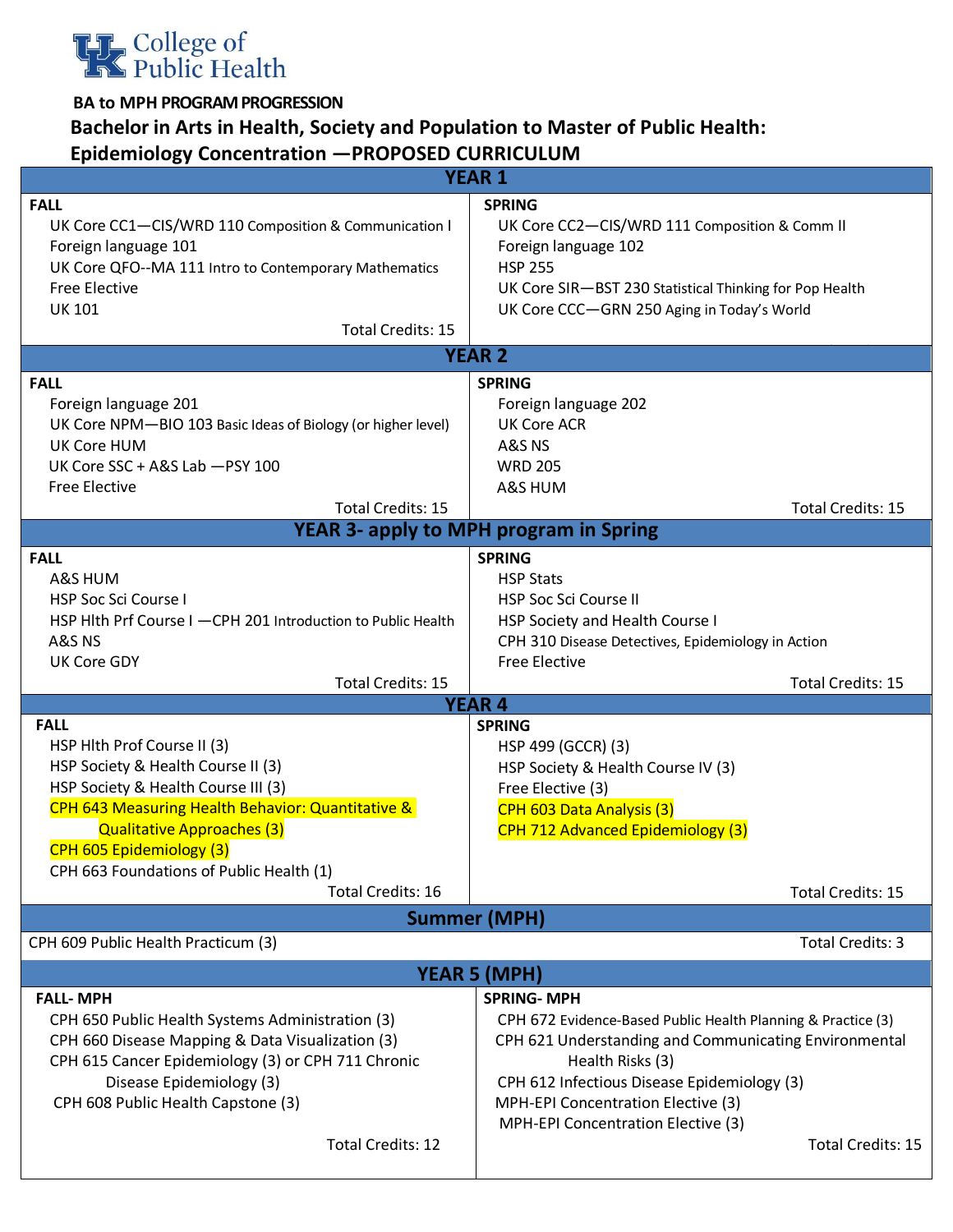

## **Bachelor in Arts in Health, Society and Population to Master of Public Health: Health Behavior Concentration —PROPOSED CURRICULUM**

|                                                              | <b>YEAR 1</b>                                                  |
|--------------------------------------------------------------|----------------------------------------------------------------|
| <b>FALL</b>                                                  | <b>SPRING</b>                                                  |
| UK Core CC1-CIS/WRD 110 Composition & Communication I        | UK Core CC2-CIS/WRD 111 Composition & Communication II         |
| Foreign language 101                                         | Foreign language 102                                           |
| UK Core QFO--MA 111 Intro to Contemporary Mathematics        | <b>HSP 255</b>                                                 |
| <b>Free Elective</b>                                         | UK Core SIR-BST 230 Statistical Thinking for Population Health |
| <b>UK 101</b>                                                | UK Core CCC-GRN 250 Aging in Today's World                     |
| <b>Total Credits: 15</b>                                     | <b>Total Credits: 15</b>                                       |
|                                                              | <b>YEAR 2</b>                                                  |
| <b>FALL</b>                                                  | <b>SPRING</b>                                                  |
| Foreign language 201                                         | Foreign language 202                                           |
| UK Core NPM-BIO 103 Basic Ideas of Biology (or higher level) | <b>UK Core ACR</b>                                             |
| UK Core HUM                                                  | A&S NS                                                         |
| UK Core SSC + A&S Lab - PSY 100                              | <b>WRD 205</b>                                                 |
| <b>Free Elective</b>                                         | A&S HUM                                                        |
| <b>Total Credits: 15</b>                                     | <b>Total Credits: 15</b>                                       |
|                                                              | <b>YEAR 3- apply to MPH program in Spring</b>                  |
| <b>FALL</b>                                                  | <b>SPRING</b>                                                  |
| A&S HUM                                                      | <b>HSP Stats</b>                                               |
| HSP Soc Sci Course I                                         | <b>HSP Soc Sci Course II</b>                                   |
| HSP Hith Prf Course I -CPH 201 Introduction to Public Health | HSP Society and Health Course I                                |
| A&S NS                                                       | CPH 310 Disease Detectives, Epidemiology in Action             |
| <b>UK Core GDY</b>                                           | <b>Free Elective</b>                                           |
| <b>Total Credits: 15</b>                                     | <b>Total Credits: 15</b>                                       |
|                                                              | <b>YEAR 4</b>                                                  |
| <b>FALL</b>                                                  | <b>SPRING</b>                                                  |
| HSP Hlth Prof Course II (3)                                  | HSP 499 (GCCR) (3)                                             |
| HSP Society & Health Course II (3)                           | HSP Society & Health Course IV (3)                             |
| HSP Society & Health Course III (3)                          | Free Elective (3)                                              |
| CPH 643 Measuring Health Behavior: Quantitative &            | CPH 603 Data Analysis (3)                                      |
| Qualitative Approaches (3)                                   | CPH 674 Foundations of Health Behavior II (2)                  |
| CPH 604 Foundations of Health Behavior I (2)                 |                                                                |
| CPH 663 Foundations of Public Health (1)                     |                                                                |
| <b>Total Credits: 15</b>                                     | <b>Total Credits: 14</b>                                       |
| CPH 609 Public Health Practicum                              | <b>Summer (MPH)</b><br><b>Total Credits: 3</b>                 |
|                                                              |                                                                |
|                                                              | <b>YEAR 5 (MPH)</b>                                            |
| <b>FALL-MPH</b>                                              | <b>SPRING-MPH</b>                                              |
| CPH 605 Epidemiology (3)                                     | CPH 672 Evidence-Based Public Health Planning and Practice (3) |
| CPH 650 Public Health Systems Administration (3)             | CPH 621 Understanding and Communicating Environmental          |
| CPH 746 Research Method for Health Behavior (3)              | Health Risks (3)                                               |
| MPH-HB Concentration Elective (3)                            | CPH 648 Health Disparities (3)                                 |
| MPH-HB Concentration Elective (3)                            | CPH 608 Public Health Capstone (3)                             |
|                                                              | MPH-HB Concentration Elective (3)                              |
| <b>Total Credits: 15</b>                                     | Total Credits: 15                                              |
|                                                              |                                                                |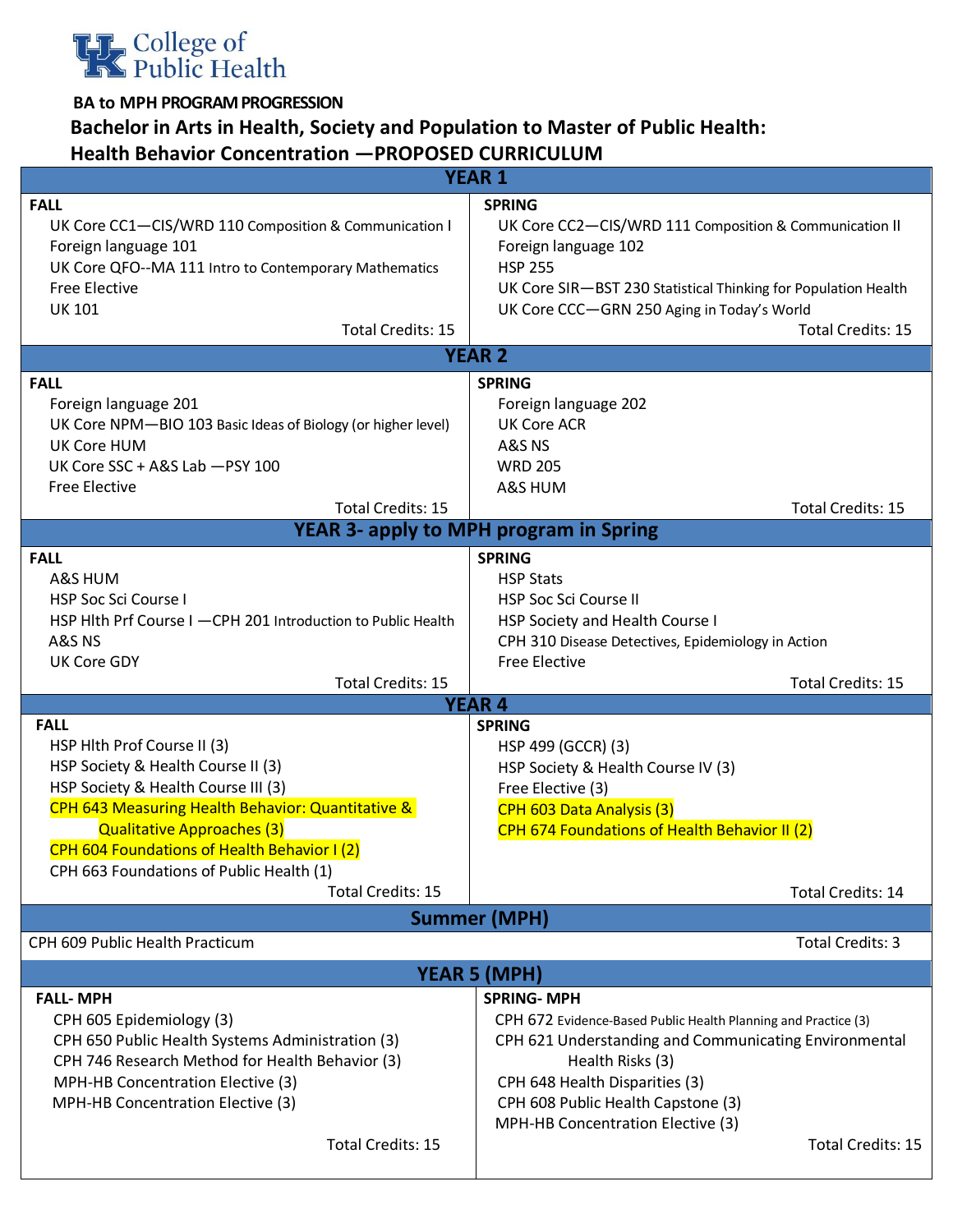

## **Bachelor in Arts in Health, Society and Population to Master of Public Health: Health System and Policy Analytics Concentration —PROPOSED CURRICULUM**

| <b>YEAR 1</b>                                                                                                                                                                                                                                                                                                                                   |                                                                                                                                                                                                                                                                                |  |  |  |  |
|-------------------------------------------------------------------------------------------------------------------------------------------------------------------------------------------------------------------------------------------------------------------------------------------------------------------------------------------------|--------------------------------------------------------------------------------------------------------------------------------------------------------------------------------------------------------------------------------------------------------------------------------|--|--|--|--|
| <b>FALL</b><br>UK Core CC1-CIS/WRD 110 Composition & Communication I<br>Foreign language 101<br>UK Core QFO--MA 111 Intro to Contemporary Mathematics<br><b>Free Elective</b><br><b>UK 101</b><br><b>Total Credits: 15</b>                                                                                                                      | <b>SPRING</b><br>UK Core CC2-CIS/WRD 111 Composition & Communication II<br>Foreign language 102<br><b>HSP 255</b><br>UK Core SIR-BST 230 Statistical Thinking for Population Health<br>UK Core CCC-GRN 250 Aging in Today's World<br><b>Total Credits: 15</b><br><b>YEAR 2</b> |  |  |  |  |
| <b>FALL</b>                                                                                                                                                                                                                                                                                                                                     | <b>SPRING</b>                                                                                                                                                                                                                                                                  |  |  |  |  |
| Foreign language 201<br>UK Core NPM-BIO 103 Basic Ideas of Biology (or higher level)<br>UK Core HUM<br>UK Core SSC + A&S Lab - PSY 100<br><b>Free Elective</b><br><b>Total Credits: 15</b>                                                                                                                                                      | Foreign language 202<br><b>UK Core ACR</b><br>A&S <sub>NS</sub><br><b>WRD 205</b><br>A&S HUM<br><b>Total Credits: 15</b>                                                                                                                                                       |  |  |  |  |
| <b>YEAR 3- apply to MPH program in Spring</b>                                                                                                                                                                                                                                                                                                   |                                                                                                                                                                                                                                                                                |  |  |  |  |
| <b>FALL</b><br>A&S HUM<br><b>HSP Soc Sci Course I</b><br>HSP Hith Prf Course I -CPH 201 Introduction to Public Health<br>A&S <sub>NS</sub>                                                                                                                                                                                                      | <b>SPRING</b><br><b>HSP Stats</b><br><b>HSP Soc Sci Course II</b><br>HSP Society and Health Course I<br>CPH 310 Disease Detectives, Epidemiology in Action                                                                                                                     |  |  |  |  |
| <b>UK Core GDY</b><br><b>Total Credits: 15</b>                                                                                                                                                                                                                                                                                                  | <b>Free Elective</b><br><b>Total Credits: 15</b>                                                                                                                                                                                                                               |  |  |  |  |
|                                                                                                                                                                                                                                                                                                                                                 | <b>YEAR 4</b>                                                                                                                                                                                                                                                                  |  |  |  |  |
| <b>FALL</b><br>HSP Hlth Prof Course II (3)<br>HSP Society & Health Course II (3)<br>HSP Society & Health Course III (3)<br>CPH 643 Measuring Health Behavior: Quantitative and<br><b>Qualitative Approaches (3)</b><br>CPH 650 Public Health Systems Administration (3)<br>CPH 663 Foundations of Public Health (1)<br><b>Total Credits: 16</b> | <b>SPRING</b><br>HSP 499 (GCCR) (3)<br>HSP Society & Health Course IV (3)<br>Free Elective (3)<br>CPH 603 Data Analysis (3)<br>CPH 621 Understanding and Communicating Environmental<br>Health Risks (3)<br><b>Total Credits: 15</b>                                           |  |  |  |  |
|                                                                                                                                                                                                                                                                                                                                                 | <b>Summer (MPH)</b>                                                                                                                                                                                                                                                            |  |  |  |  |
| CPH 609 Public Health Practicum                                                                                                                                                                                                                                                                                                                 | Total Credits: 3                                                                                                                                                                                                                                                               |  |  |  |  |
|                                                                                                                                                                                                                                                                                                                                                 | <b>YEAR 5 (MPH)</b>                                                                                                                                                                                                                                                            |  |  |  |  |
| <b>FALL-MPH</b><br>CPH 605 Epidemiology (3)<br>CPH 600 Health Services and Systems Organization (3)<br>CPH 785 Health Policy (3)<br>CPH 651 Population Health: Measurement, Management &<br>Improvement (3)<br>CPH 634 Analytic Methods for Healthcare Data (3)                                                                                 | <b>SPRING-MPH</b><br>CPH 672 Evidence-Based Public Health Planning and Practice (3)<br>MPH-HSPA Concentration Elective (3)<br>MPH-HSPA Concentration Elective (3)<br>CPH 608 Public Health Capstone (3)                                                                        |  |  |  |  |
| Total Credits: 15                                                                                                                                                                                                                                                                                                                               | Total Credits: 12                                                                                                                                                                                                                                                              |  |  |  |  |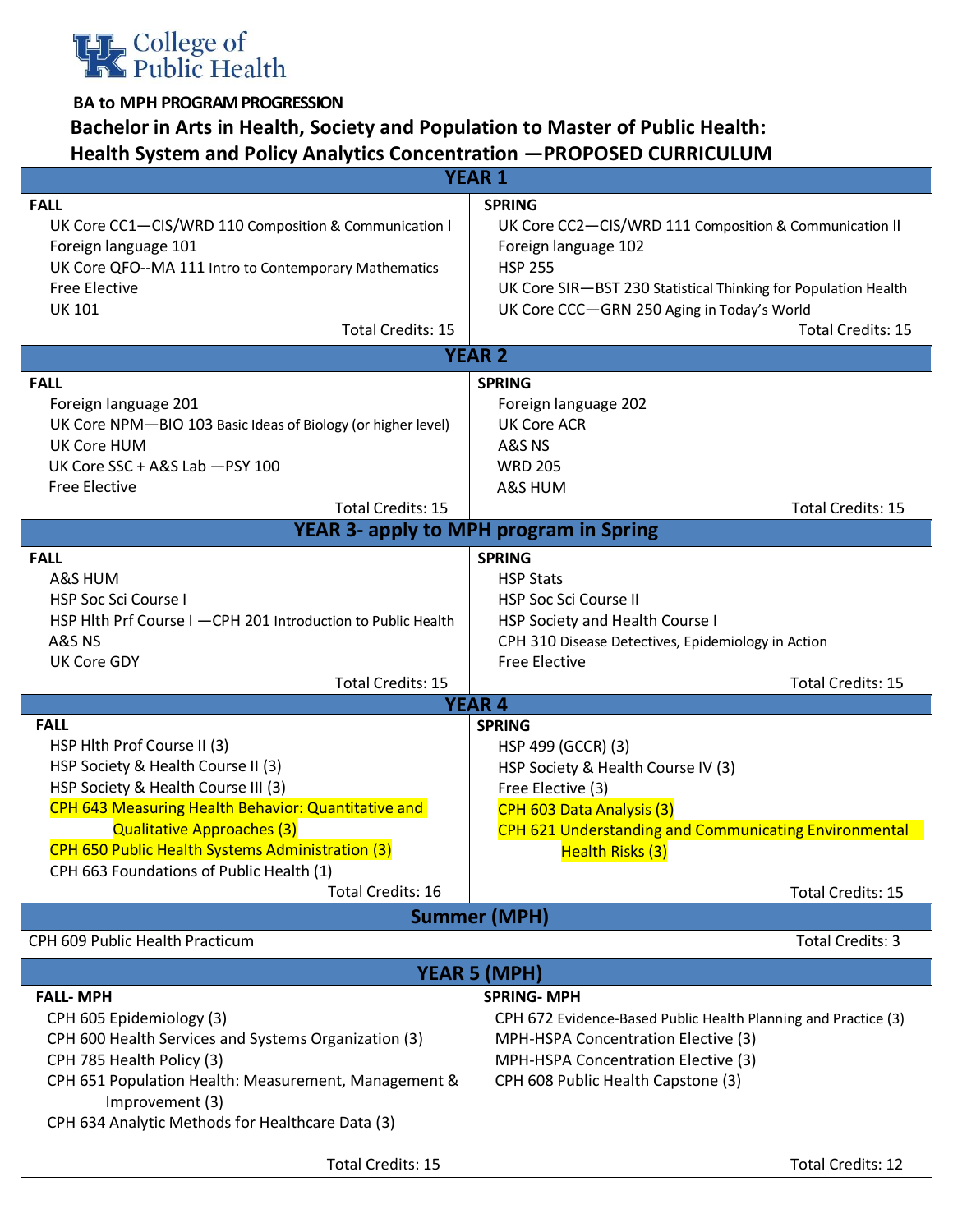

College of Arts and Sciences Education Policy Committee

April 13, 2020

Dear Graduate Council,

On behalf of the faculty of the College of Arts and Sciences, the Education Policy Committee discussed and approved the proposed University Scholars Program between the BA in Health, Society and Population and the Master of Public Health 8:0:1 via evote that ended Monday, April 13, 2020.

Sincerely,

 $\n *and h o*  $\rightarrow$$ 

Michael Samers Chair, Education Policy Committee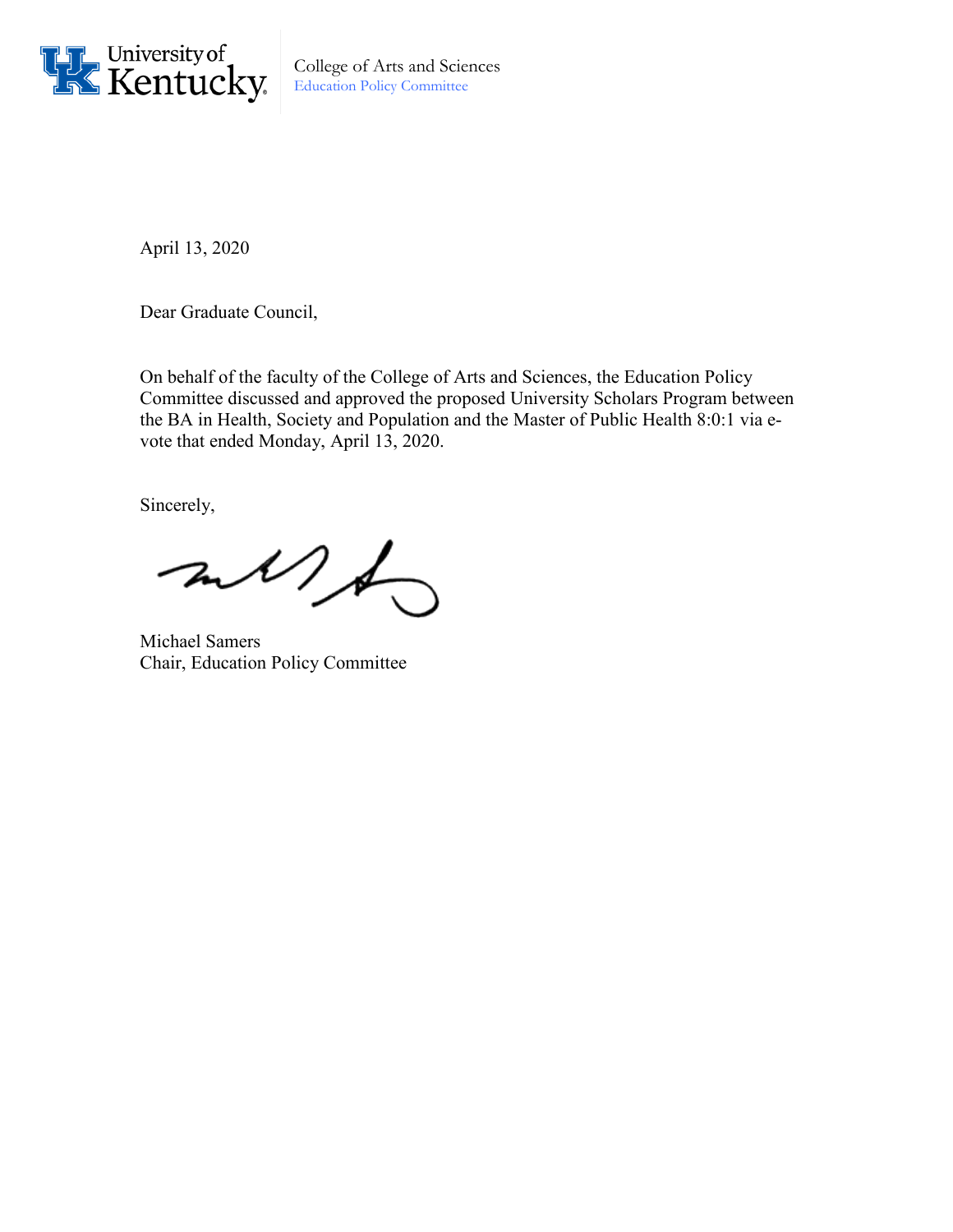

**University of Kentucky College of Arts and Sciences** Sociology Department

> 1515 Patterson Office Tower Lexington, KY 40506-0027 O: 859-257-6896 F: 859-323-0272 www.ukv.edu

Sept. 11, 2018

To Whom It May Concern:

The current Health, Society, and Populations Program Faculty was consulted and unanimously approved the creation of a University Scholars Program providing a BA in Health, Society, and Populations and a Master's in Public Health on Sept. 11, 2018. That is, 26 faculty members voted in favor of this program creation, and 0 opposed the program or abstained from voting. This was a revote because of changes in leadership from the prior academic year. The program faculty previously voted unanimously in support of an HSP/MPH USP program proposal on Sept. 27, 2017.

Sincerely,

Robyn Lewis Brown, Ph.D. Associate Professor of Sociology and Program Director, Health, Society, and Populations Program University of Kentucky



An Equal Opportunity University